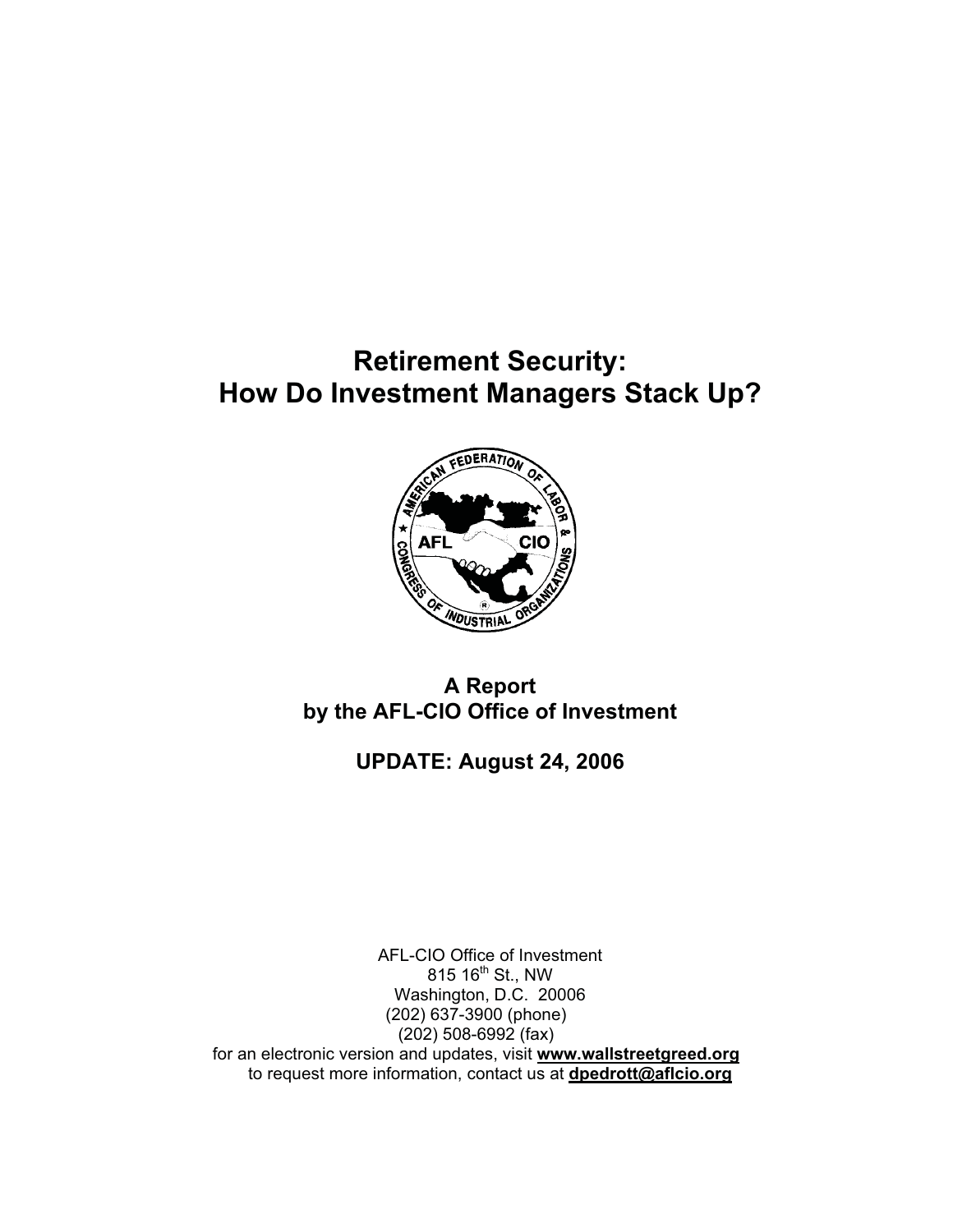### **Retirement Security: How Do Investment Managers Stack Up?**

*The retirement security of working families is under attack as never before.* Many financial firms have overtly or covertly supported recent efforts to privatize Social Security and to convert traditional defined benefit pensions to 401(k)-style plans. For some firms that could gain financially from converting retirement systems, such support creates a conflict of interest with many clients concerned about preserving secure retirement programs.

Some companies have directly backed initiatives that threaten retirement security. For example, Charles Schwab and Wachovia both belong to the pro-privatization lobby, the Alliance for Worker Retirement Security. Citigroup donated \$100,000 to Citizens to Save California, which has championed the proposal to outlaw traditional public pensions in California.

Most financial services firms have shied away from publicly declaring support for Social Security privatization. Even Schwab and Wachovia publicly profess neutrality, while maintaining membership in the pro-privatization campaign. Major industry associations have acted as front groups for industry support. The Securities Industry Association (SIA), the Financial Services Roundtable (FSR) and the American Bankers Association (ABA), have joined pro-privatization groups, while their leading member firms have professed "neutrality."

Groups dedicated to privatizing Social Security announced plans to spend upwards of \$70 million on the issue. Most contributions, however, are not publicly disclosed. Money has flowed into the anti-retirement security campaigns through a web of front groups that camouflage industry support (see chart, next page). The full extent of the involvement of financial services firms is difficult to assess, and must be pieced together from public sources and direct requests for information to financial firms. Financial service providers that haven't publicly surfaced on these issues may still be involved – clients are encouraged to ask their providers about their ties to antiretirement security efforts.

The AFL-CIO Office of Investment is producing this report as a service to the investing public concerned with these issues. Many investors have been concerned that financial service providers may be involved in activities that are harmful to their retirement security. Some firms have been less than candid about their participation, which has further heightened concern about the reliability, integrity, and philosophical compatibility of those providers. This report is intended to help investors keep track of the known information about which firms are involved in antiretirement security efforts, and to supplement their own information gathering. This report is intended to facilitate informed discussion of these issues. The AFL-CIO Office of Investment encourages direct dialogue between investors and service providers about these topics.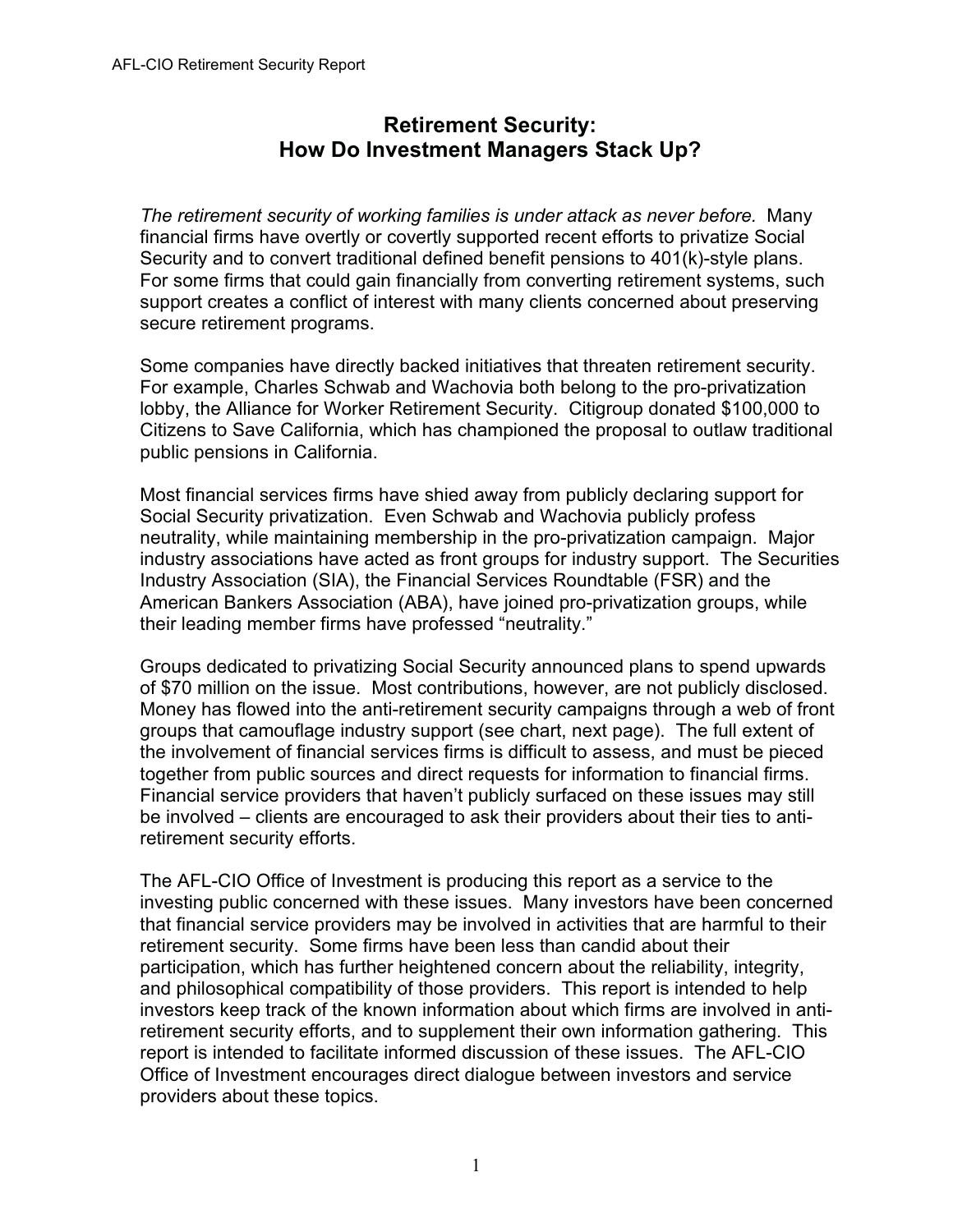# Follow The Money

Funding of anti-retirement security campaigns in 2005 and 2006 requires tracking of a proliferating network of industry associations, think tanks and campaign groups. This network of often interrelated groups camouflages corporate contributions, and aims to put a broad-based veneer on campaigns rooted in narrow right-wing issue advocacy groups. The chart below is a representation of this network.

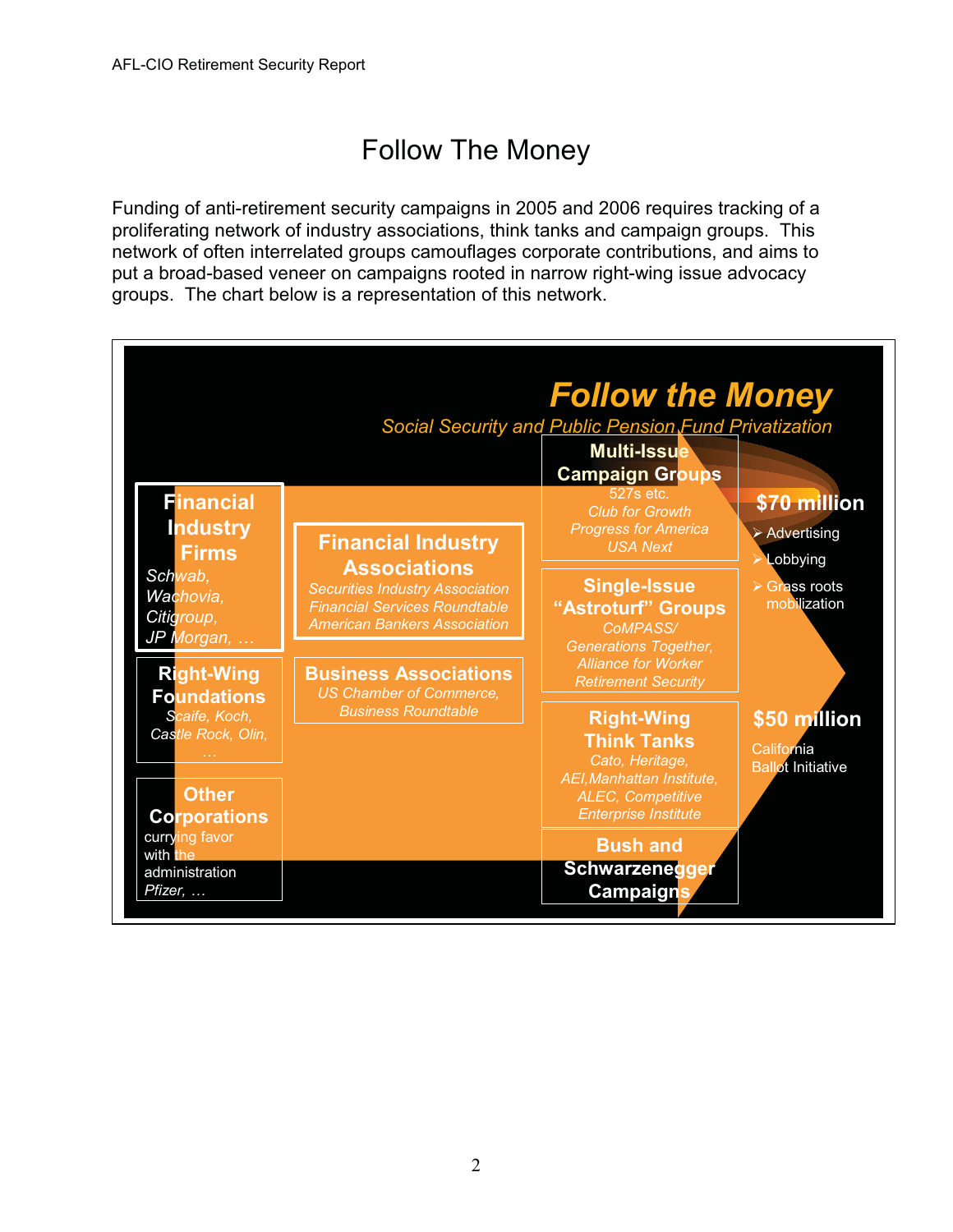### **The Report Categories**

The report categorizes investment managers on such factors as whether they have supported groups attacking Social Security, traditional pensions or corporate governance safeguards, how direct their contributions and involvement have been, and whether firms have been accountable for their leadership roles in industry associations that support pro-privatization groups. More information can be found at www.wallstreetgreed.org. Below is a summary of how firms are categorized.

#### **Category 1 (Direct Links to Retirement Security Privatization)**

**This category is for companies and their senior executives that have either directly contributed to or participated in campaigns to privatize Social Security, eliminate defined benefit pensions, or weaken Sarbanes-Oxley, the crucial corporate governance law enacted in the wake of Enron & WorldCom.** Companies and their managers with direct memberships or contributions to such lead organizations as the Alliance for Worker Retirement Security, CoMPASS, the Cato Institute or the Reason Foundation are included, as well as substantial funders of the anti-pension initiative campaign in California (Citizens to Save California and the California Recovery Team). Note that most companies on this list have joined or funded these groups even while stating that their firm has not taken a position on these issues. Failure to be honest and transparent when asked about these issues is seen as a factor causing more alarm about the role of the firm, and therefore influences the firm's report rating.

#### **Category 2 (Indirect Links to Retirement Security Privatization)**

**This category contains companies and their senior executives that have contributed to advocacy groups or think tanks that have promoted anti-retirement security initiatives, but are not known to have directly backed the lead antiretirement security campaign organizations.** This category includes companies and their managers that have leadership roles in industry associations that have backed privatization groups, if the firm has not made it clear in its leadership position that it dissents from the association's involvement.

#### **Category 3 (Neutral or Supportive) (- -)**

**A dashed line indicates companies which have publicly and credibly declared their neutrality, or who have been supportive of retirement security systems.** Companies that have shown such positive support are noted by an asterisk in the accompanying chart. Note that a company's neutrality statement is not treated as credible if it has contributed to or joined an anti-retirement security effort.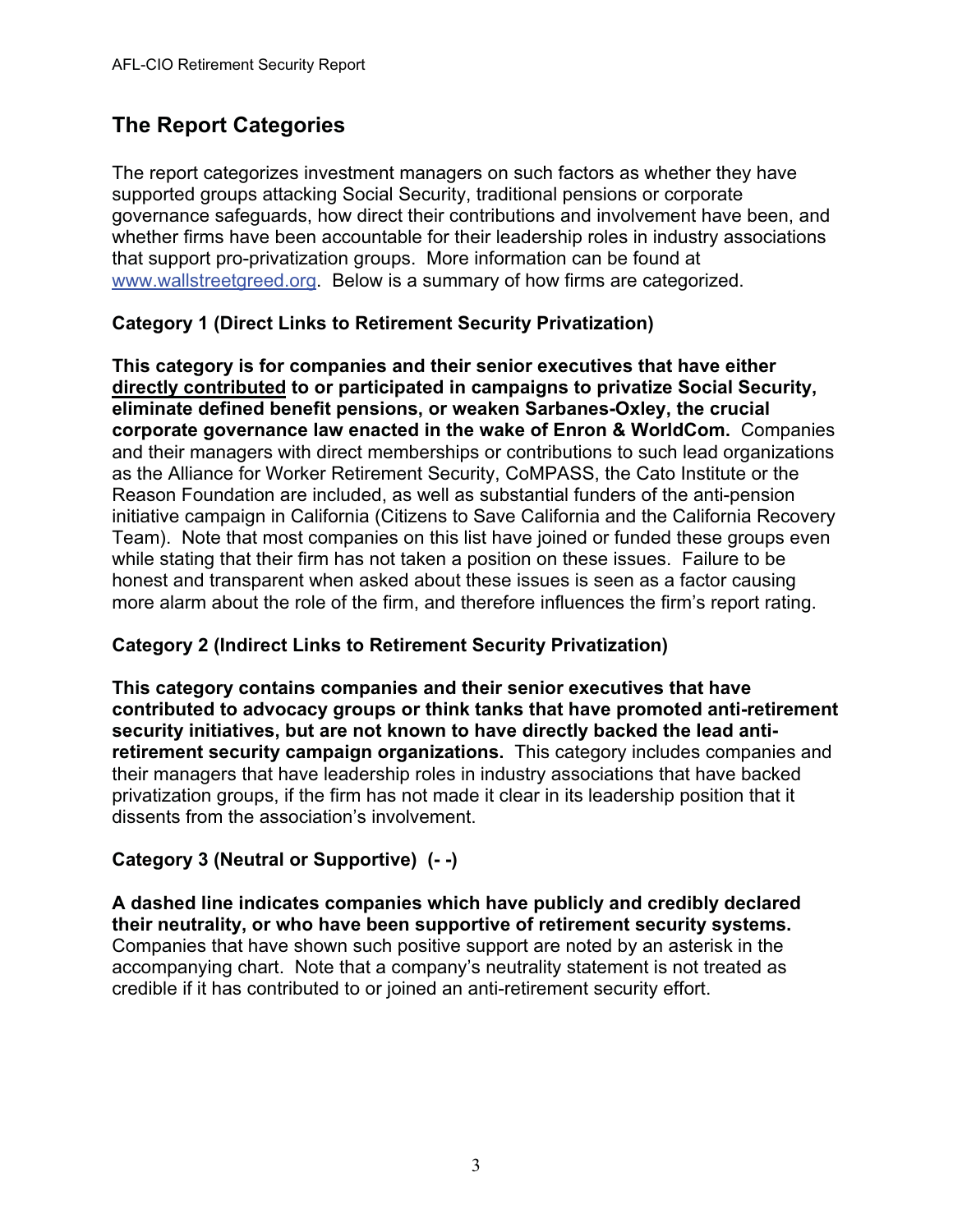#### **Retirement Security: How Do Investment Managers Stack Up?**

#### **Category 1 (Direct Links to Retirement Security Privatization)**

*(See accompanying "thumbnail" descriptions of these companies known involvement in anti-retirement security initiatives.)* 

American Financial Group Charles Schwab Citigroup (Smith Barney) Dimensional Fund Advisors Dodge & Cox Dunn Capital Management

Fidelity JP Morgan Chase Marsh & McLennan (Mercer) Raymond James Wachovia (Evergreen)

#### **Category 2 (Indirect Links to Retirement Security Privatization)**

ABN AMRO (LaSalle Bank) AEGON Transamerica AG Edwards Allianz (Firemen's Fund, PIMCO, RCM) Allstate American Express American International Group AXA Bank of America (Columbia, Quick & Reilly) Bear Stearns BNP Paribas (BancWest Corporation) CIGNA Comerica Countrywide Financial Credit Suisse Deutsche Bank (RREEF) E\*TRADE Edward Jones First Alabama (Regions Financial) General Electric (GE Asset Management) Goldman Sachs ING Jefferies Group (Broadview Intl) KeyCorp (Victory Capital Mgmt) **LCOR** 

### **Category 3 (Neutral or Supportive) (- -)**

Alliance Capital (Sanford Bernstein) American Realty Advisors Bank of New York (Pershing) Chartwell Investment Partners Commerce Trust Company Dearborn Partners Hamilton Lane Advisors HGK Asset Management Missouri Valley Partners

Legg Mason (Western Asset Mgmt) Lehman Brothers M&T Bank Corporation **MassMutual** MBNA Mellon (Boston Company, Standish Mellon, Pareto…) Merrill Lynch MetLife MFS Investment Management Morgan Stanley Nationwide (Gartmore Group) Northern Trust PNC (BlackRock) Prudential (Quantitative Management Associates) RBC Dain Rauscher Robert W. Baird St. Paul Travelers State Farm UBS USAA US Bancorp Wells Fargo (Wells Cap Mgmt, Strong Financial) Zurich Financial (Farmers)

National Investment Services Inc. Patterson Capital Corporation Sentinel Real Estate State Street Global Advisors **SunTrust** Trust Company of the West Waddell & Reed Wood Asset Management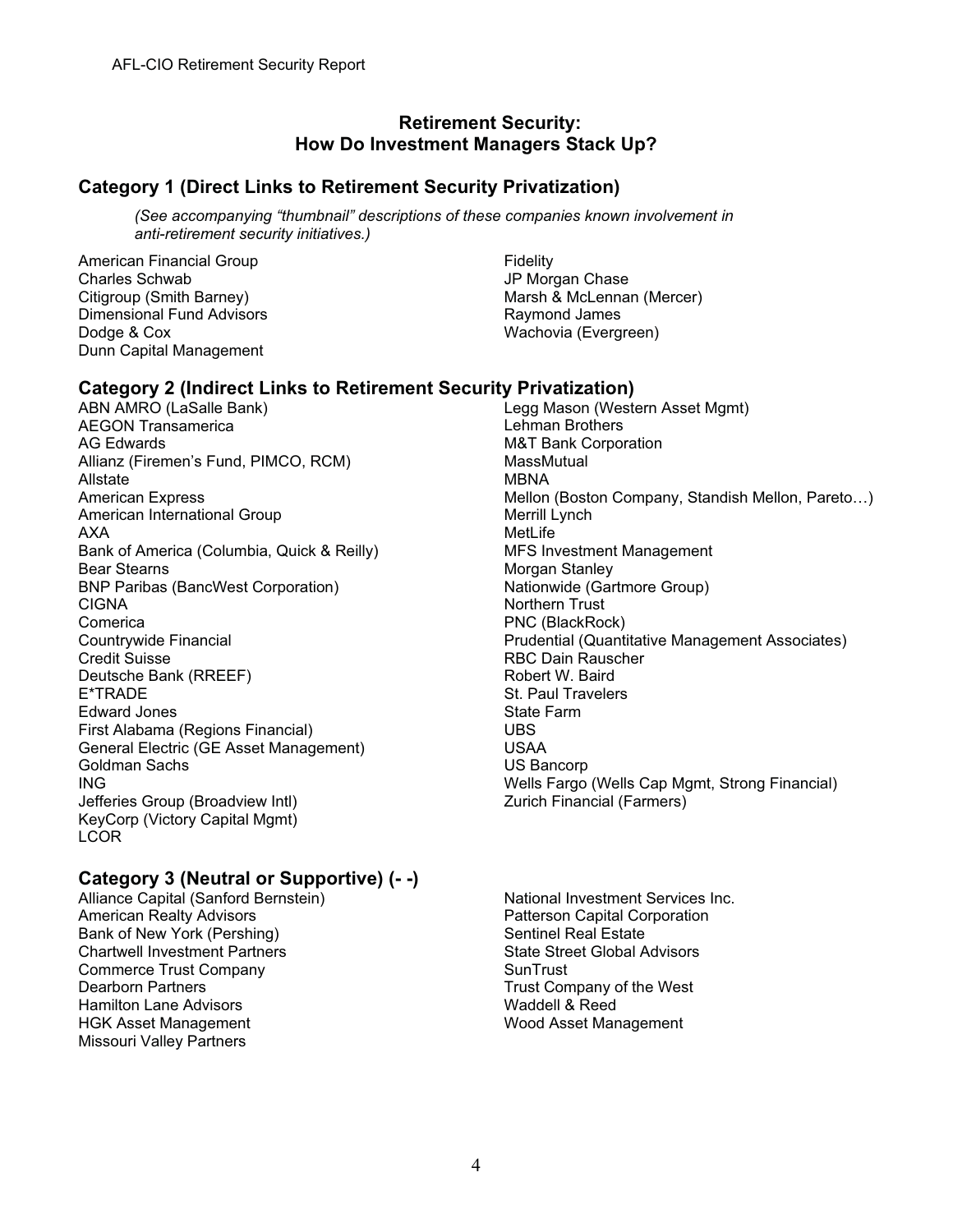### **Category 1 Company Thumbnails**

(Underlined: first descriptions of key groups that are repeated on this page)

**American Financial Group** Chairman Carl Lindner gave \$200,000 and \$22,300, respectively, to two committees formed to promote California Gov. Arnold Schwarzenegger's initiatives: Citizens to Save California (CSC) and the California Recovery Team. At the time, these included a plan to convert the state's public pensions to defined contribution plans. Lindner has also funded the Progress for America, which pledged \$20 million to promote Social Security privatization. Information about contributions to Citizen To Save California available at

http://cal-access.ss.ca.gov/Campaign/Committees/Detail.aspx?id=1273022&view=late1&session=2005

**Charles Schwab** and Wachovia are the only two financial firms remaining in the Alliance for Worker Retirement Security (AWRS), a business lobby formed solely to promote Social Security privatization. (Both companies nevertheless claim neutrality on the issue.) Schwab is represented on the boards of the Securities Industry Association (SIA) and Financial Services Roundtable (FSR), which support private accounts. Schwab has funded the Cato Institute, the think tank credited with moving privatization from the political fringe to the mainstream and the Club for Growth, which pledged \$10 million to promote privatization. Chairman and CEO Charles R. Schwab attended a fundraiser for Schwarzenegger initiatives, including phasing out California defined benefit pensions. http://www.unionvoice.org/campaign/schwab\_action

**Citigroup** gave \$100,000 to CSC and a Citi lobbyist co-hosted a fundraiser for Schwarzenegger initiatives that include phasing out public defined benefit pensions. Citi is represented on the SIA board and has funded Cato. Information about contributions to Citizen To Save California available at http://cal-access.ss.ca.gov/Campaign/Committees/Detail.aspx?id=1273022&view=late1&session=2005

**Dimensional Fund Advisors'** In 2004, then DFA Vice-President John Siciliano wrote in *Pensions and Investments* that Social Security should be privatized and converted to a mandatory, Chilean-style system where benefits would be frozen, the retirement age raised, and assistance to widows and children would be cut from Social Security and dealt with separately within HHS. In 2005 DFA cofounder Rex Sinquefield gave the Club for Growth \$50,000. Information on the Club for Growth financial support is available at

http://www.opensecrets.org/527s/527cmtedetail.asp?cycle=2006&ein=522155986&format=&type=c&tna me=Club%20for%20Growth

**Dodge & Cox** President & CIO John Gunn gave \$500,000 to Schwarzenegger's CSC. Information about contribution to Citizen To Save California available at http://cal-access.ss.ca.gov/Campaign/Committees/Detail.aspx?id=1273022&view=late1&session=2005

**Dunn Capital Management** Founder Bill Dunn is Chairman of the Board of Trustees of the anti-defined benefit Reason Foundation and a member of the Board of Directors of the right-wing Competitive Enterprise Institute, the organization leading the effort to overturn Sarbanes-Oxley. http://www.reason.org/faqs.shtml#q11 http://www.cei.org/pages/bdunn.cfm

**Fidelity Investments** is the only major fund managers on Cato's list of "Corporate Sponsors." Fidelity has also funded the anti-defined benefit pension American Legislative Exchange Council (ALEC) and is represented on the SIA and FSR boards.

http://www.cato.org/sponsors/sponsors.html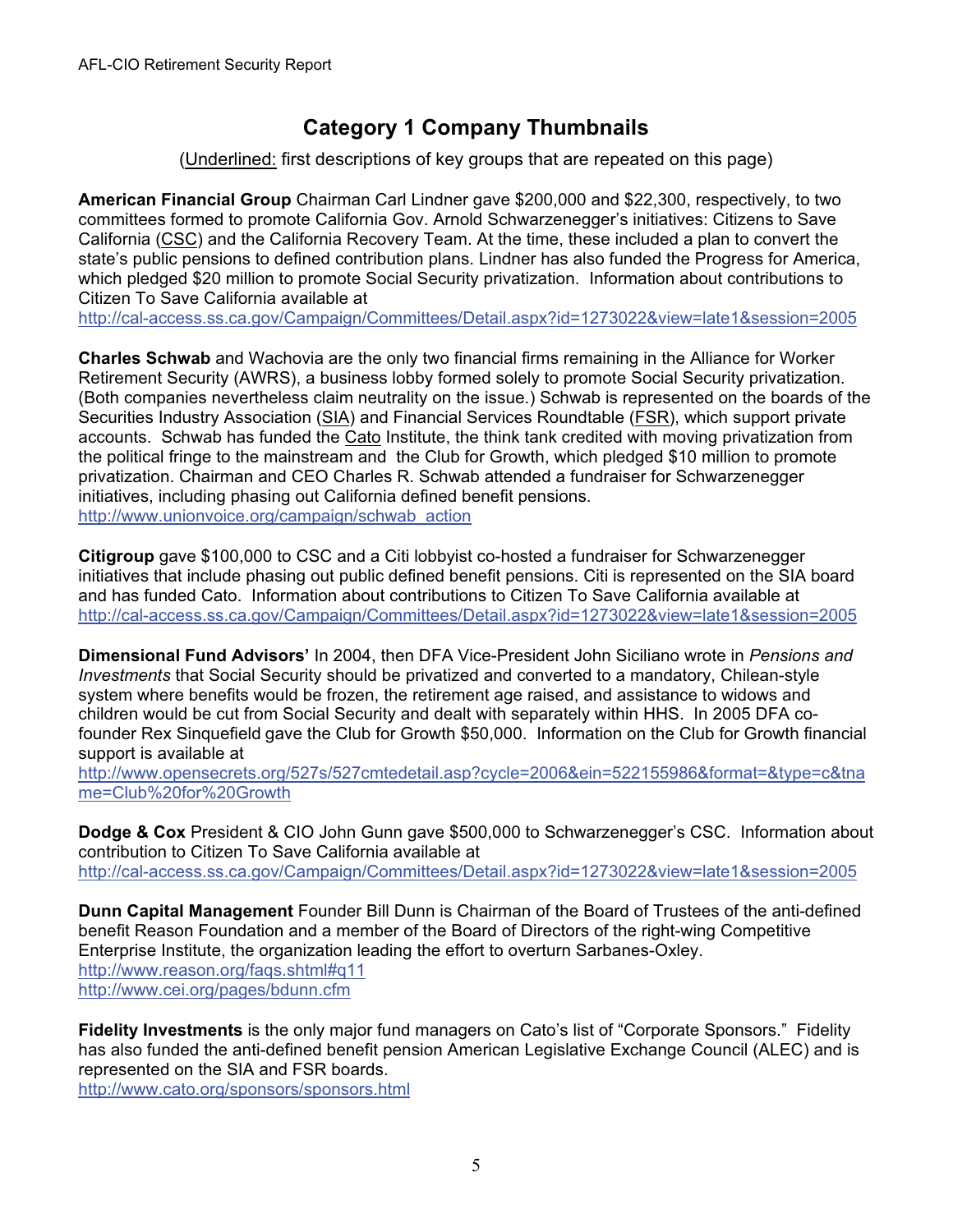AFL-CIO Retirement Security Report

**JP Morgan Chase** has funded Cato, as well as the American Enterprise Institute, Manhattan Institute, and ALEC, all of which attack public pensions and support Social Security privatization. The company is represented on the SIA board.

"Social Security Tactics Escalate," *Washington Post*, February 23, 2005 available at http://www.washingtonpost.com/wp-dyn/articles/A45392-2005Feb22.html

**Mercer** helped draft a bill to convert Alaska's public pensions to defined contribution plans. Mercer has also attacked pension plans and worker trustees in Canada, Great Britain and India. (Mercer and Putnam Investments are subsidiaries of Marsh & McLennan.) Information concerning the Mercer attack on worker trustees in the U.K. can be found here

http://www.mercerhr.com/pressrelease/details.jhtml/dynamic/idContent/1154960;jsessionid=NTK34QXO UMSKSCTGOUFCHPQKMZ0QUI2C

**Raymond James**, which is represented on the SIA board, helped the SIA recruit a rent-a-crowd for a Bush Social Security campaign event. http://www.sia.com/officers/

**Wachovia** belongs to a pro-privatization lobby (AWRS) and the company's vice chair has endorsed privatization. Wachovia has funded Citizens for a Sound Economy—now FreedomWorks—which sent busloads of supporters to Bush Social Security events. The company is represented on the SIA and FSR boards. (Evergreen is a subsidiary.)

http://www.unionvoice.org/campaign/wachovia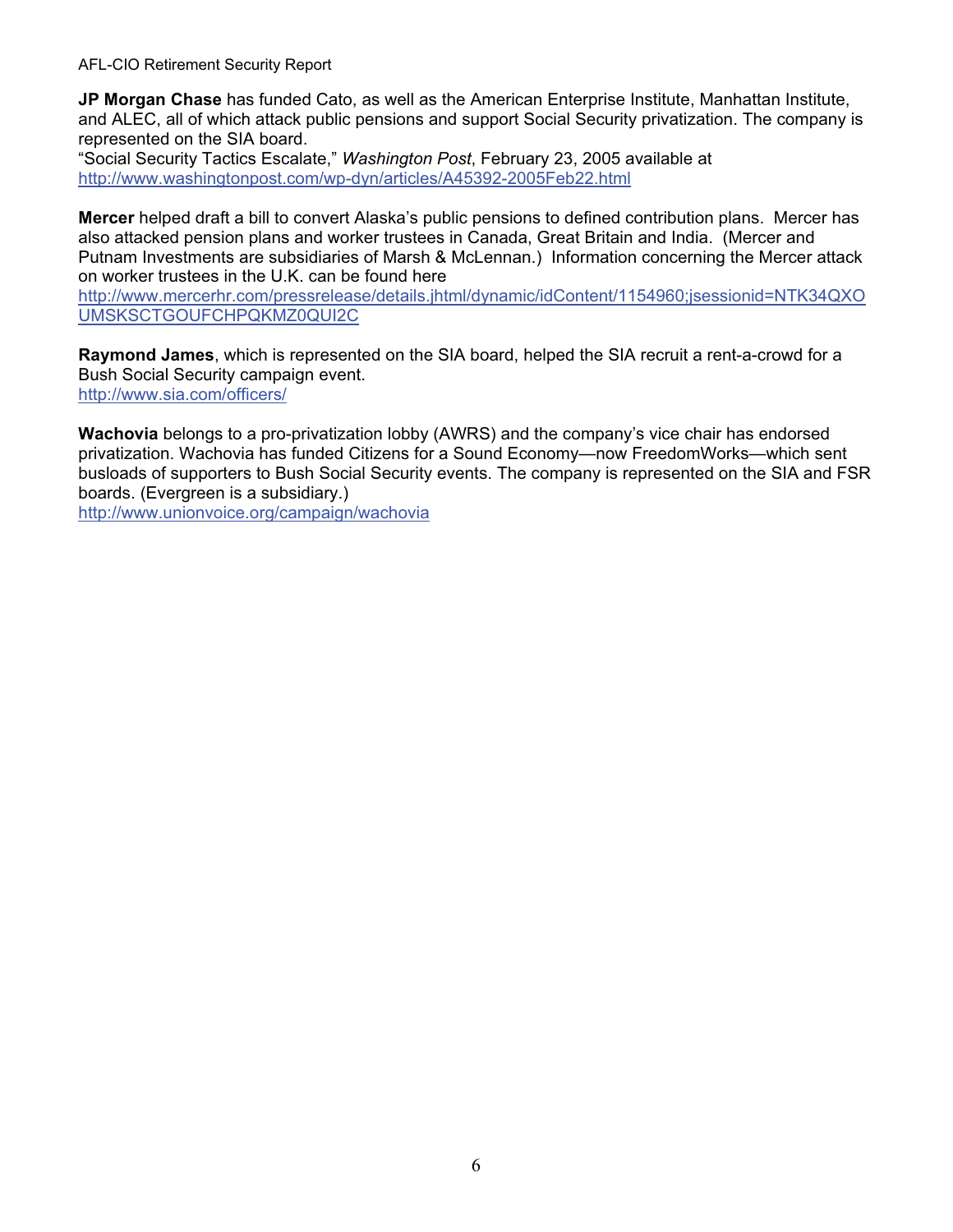| <b>COMPANY</b>                                                          | <b>CATEGORY</b>                |         | <b>NOTES</b>                                                                                                                                                                                                                                                                                               |
|-------------------------------------------------------------------------|--------------------------------|---------|------------------------------------------------------------------------------------------------------------------------------------------------------------------------------------------------------------------------------------------------------------------------------------------------------------|
|                                                                         |                                |         | (See notes below table for abbreviations, and information on<br>affiliated groups.)                                                                                                                                                                                                                        |
| <b>ABN AMRO</b><br>(LaSalle Bank)                                       | $\overline{2}$                 |         | FSR board member.                                                                                                                                                                                                                                                                                          |
| <b>AEGON Transamerica</b>                                               | $\mathbf 2$                    |         | FSR board member and participated in its pro-privatization blue-ribbon<br>commission; has funded the Heritage Foundation and USA Next, which<br>planned to spend \$10 million in favor of Social Security privatization.                                                                                   |
| <b>AG Edwards</b>                                                       | $\overline{2}$                 |         | SIA board member.                                                                                                                                                                                                                                                                                          |
| <b>Alliance Capital</b><br>(Sanford Bernstein)                          |                                | $\star$ | First SIA Board member to call for withdrawal from pro-privatization<br>groups; officer is on boards of two anti-pension think tanks, but firm<br>established a policy discouraging use of the firm's name in such cases.                                                                                  |
| Allianz (PIMCO, RCM,<br>Op Cap, Firemen's)                              | 2                              |         | Allianz's Firemen's Fund subsidiary and an RCM executive are Citizens<br>to Save California donors; FSR board member.                                                                                                                                                                                      |
| <b>Allstate</b>                                                         | <b>2</b>                       |         | FSR board member; has funded Citizens for a Sound Economy, a<br>supported of Social Security privatization.                                                                                                                                                                                                |
| <b>American Express</b>                                                 | $\overline{2}$                 |         | SIA board member; has also funded the American Enterprise Institute,<br>the Cato Institute, ALEC, the Manhattan Institute, and Third Millennium,<br>an advocacy group backing Social Security privatization.                                                                                               |
| <b>American Financial</b><br><b>Group</b>                               |                                |         | CEO is major donor to Citizens to Save California and the California<br>Recovery Team; also funded Progress for America, which pledged \$20<br>million to promote Social Security privatization.                                                                                                           |
| <b>American International</b><br><b>Group (SunAmerica)</b>              | $\boldsymbol{Z}$               |         | FSR board member and participated in its pro-privatization blue-ribbon<br>commission; has also funded ALEC, the Cato Institute, the Manhattan<br>Institute, and Schwarzenegger campaign committees.                                                                                                        |
| <b>American Realty</b><br><b>Advisors</b>                               | <b>The Contract of Service</b> | $\star$ | Expressed strong support for preserving Social Security.                                                                                                                                                                                                                                                   |
| <b>AXA</b>                                                              | $\mathbf 2$                    |         | FSR board member and participated in its pro-privatization blue-ribbon<br>commission.                                                                                                                                                                                                                      |
| <b>Bank of America (Col-</b><br>umbia, Quick & Reilly,<br><b>MBNA</b> ) | 2                              |         | SIA and FSR board member; has also funded the Cato Institute, the<br>American Enterprise Institute, ALEC, Schwarzenegger events and the<br>Governor's political arm, the California Recovery Team. MBNA has<br>funded Third Millennium, an advocacy group backing Social Security<br><i>privatization.</i> |
| <b>Bank of New York</b><br>(Pershing)                                   |                                | $\star$ | FSR board member; on the plus side, as SIA board member, urged SIA<br>to withdraw from pro-privatization group.                                                                                                                                                                                            |
| <b>Bear Stearns</b>                                                     | 2                              |         | SIA board member.                                                                                                                                                                                                                                                                                          |
| <b>BNP Paribas</b><br>(BancWest Corporation)                            | 2                              |         | FSR and SIA board member.                                                                                                                                                                                                                                                                                  |
| <b>Charles Schwab</b>                                                   |                                |         | Belongs to pro-privatization lobby; execs endorsed private accounts;<br>SIA board member; participated in FSR pro-privatization commission;<br>Schwab has also funded the Cato Institute and Club for Growth.                                                                                              |
| <b>Chartwell Investment</b><br><b>Partners</b>                          |                                | $\star$ | Expressed strong support for preserving Social Security and defined<br>benefit pensions.                                                                                                                                                                                                                   |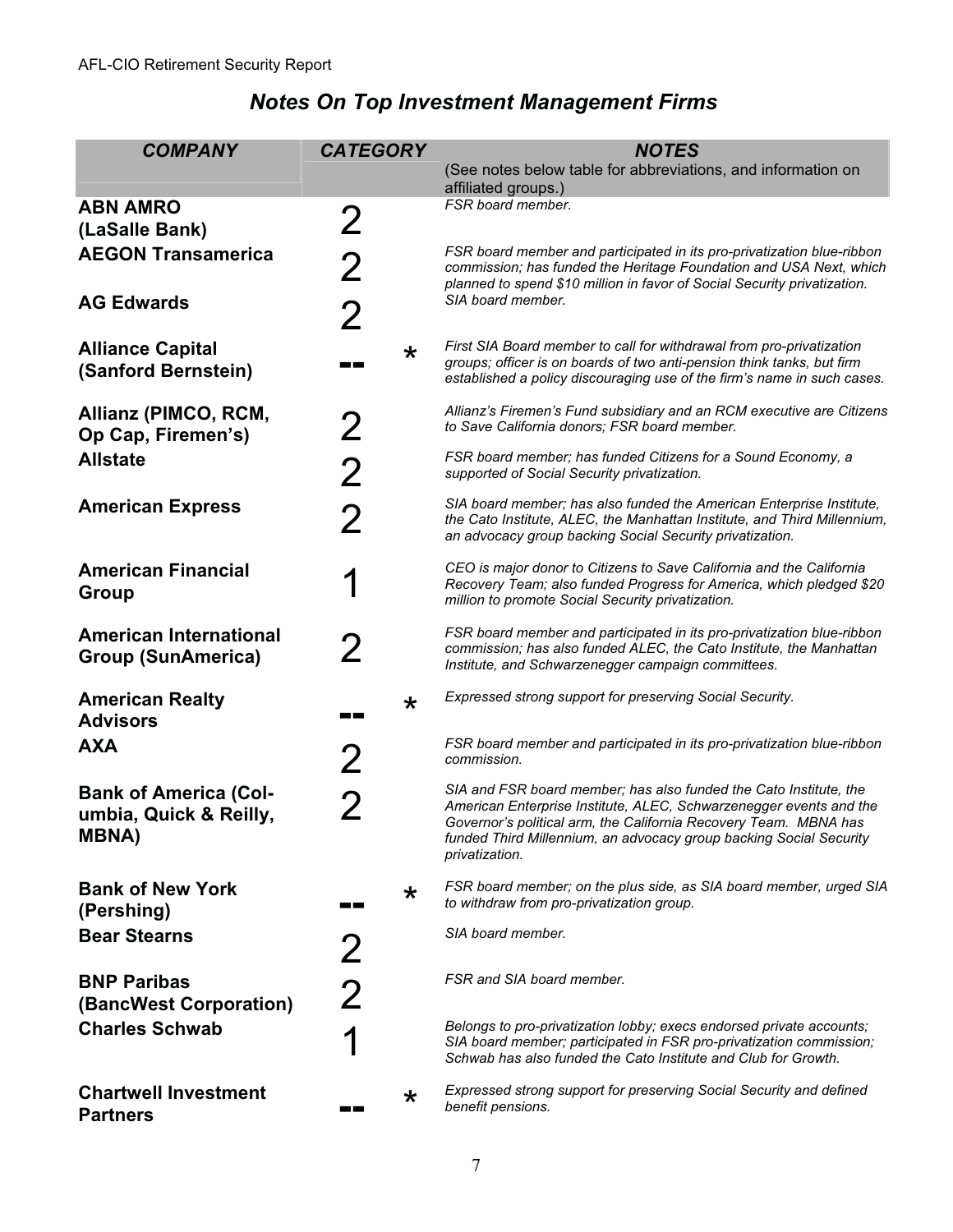| <b>COMPANY</b>                                   | <b>CATEGORY</b> |  | <b>NOTES</b>                                                                                                                                                                                                                                                                   |
|--------------------------------------------------|-----------------|--|--------------------------------------------------------------------------------------------------------------------------------------------------------------------------------------------------------------------------------------------------------------------------------|
|                                                  |                 |  | (See notes below table for abbreviations, and information on                                                                                                                                                                                                                   |
|                                                  |                 |  | affiliated groups.)<br>Ties to anti-retirement security groups.                                                                                                                                                                                                                |
| <b>CIGNA</b>                                     | 2               |  |                                                                                                                                                                                                                                                                                |
| Citigroup<br>(Smith Barney)                      |                 |  | Major Citizens to Save California and California Recovery Team donor;<br>SIA and FSR board member; has also funded Cato Institute.                                                                                                                                             |
| <b>Comerica</b>                                  | 2               |  | FSR board member.                                                                                                                                                                                                                                                              |
| <b>Commerce Trust</b><br>Company                 | $\star$<br>m m  |  | Expressed support for defined benefit pensions.                                                                                                                                                                                                                                |
| <b>Countrywide Financial</b>                     | 2               |  | FSR board member.                                                                                                                                                                                                                                                              |
| <b>Credit Suisse</b>                             | $\overline{2}$  |  | SIA board member.                                                                                                                                                                                                                                                              |
| <b>Dearborn Partners</b>                         | $\star$         |  | Expressed strong support for preserving Social Security and defined<br>benefit pensions.                                                                                                                                                                                       |
| <b>Deutsche Bank</b><br>(RREEF)                  | 2               |  | SIA board member; has funded Third Millennium, an advocacy group<br>backing Social Security privatization.                                                                                                                                                                     |
| <b>Dimensional Fund</b><br><b>Advisors</b>       |                 |  | Executive advocated for Social Security privatization; company has<br>close ties to Schwarzenegger, a DFA investor, and in 2005 DFA co-<br>founder Rex Sinquefield gave the Club for Growth \$50,000.                                                                          |
| Dodge & Cox                                      |                 |  | President & CIO John Gunn is major Citizens to Save California donor;<br>company has also funded Club for Growth.                                                                                                                                                              |
| <b>Dunn Capital</b><br><b>Management</b>         |                 |  | Ties to Reason Foundation, a think tank advocating rollbacks of public<br>defined benefit pensions. Bill Dunn, Chairman and Founder, is a<br>member of the Competitive Enterprise Institute (CEI) Board of<br>Directors. CEI is leading the effort to overturn Sarbanes-Oxley. |
| <b>E*TRADE</b>                                   |                 |  | Has funded the right-wing think tank, the Cato Institute.                                                                                                                                                                                                                      |
| <b>Edward Jones</b>                              | $\star$         |  | SIA board member; participated in FSR pro-privatization blue-ribbon<br>commission; on the plus side, severed ties to pro-privatization group.                                                                                                                                  |
| <b>Fidelity</b>                                  |                 |  | Cato corporate sponsor; SIA and FSR board member and participated<br>in FSR's pro-privatization blue-ribbon commission; history of executives<br>supporting private accounts; has funded ALEC and the Cato Institute.                                                          |
| <b>First Alabama</b><br>(Regions Financial)      |                 |  | FSR board member.                                                                                                                                                                                                                                                              |
| <b>Franklin Resources</b><br>(Templeton)         |                 |  | Chairman is a Schwarzenegger donor, but no known support for his<br>ballot initiatives.                                                                                                                                                                                        |
| <b>General Electric</b><br>(GE Asset Management) | 2               |  | FSR board member.                                                                                                                                                                                                                                                              |
| <b>Goldman Sachs</b>                             | $\overline{2}$  |  | SIA board member; substantial employee financial support for the Club<br>for Growth.                                                                                                                                                                                           |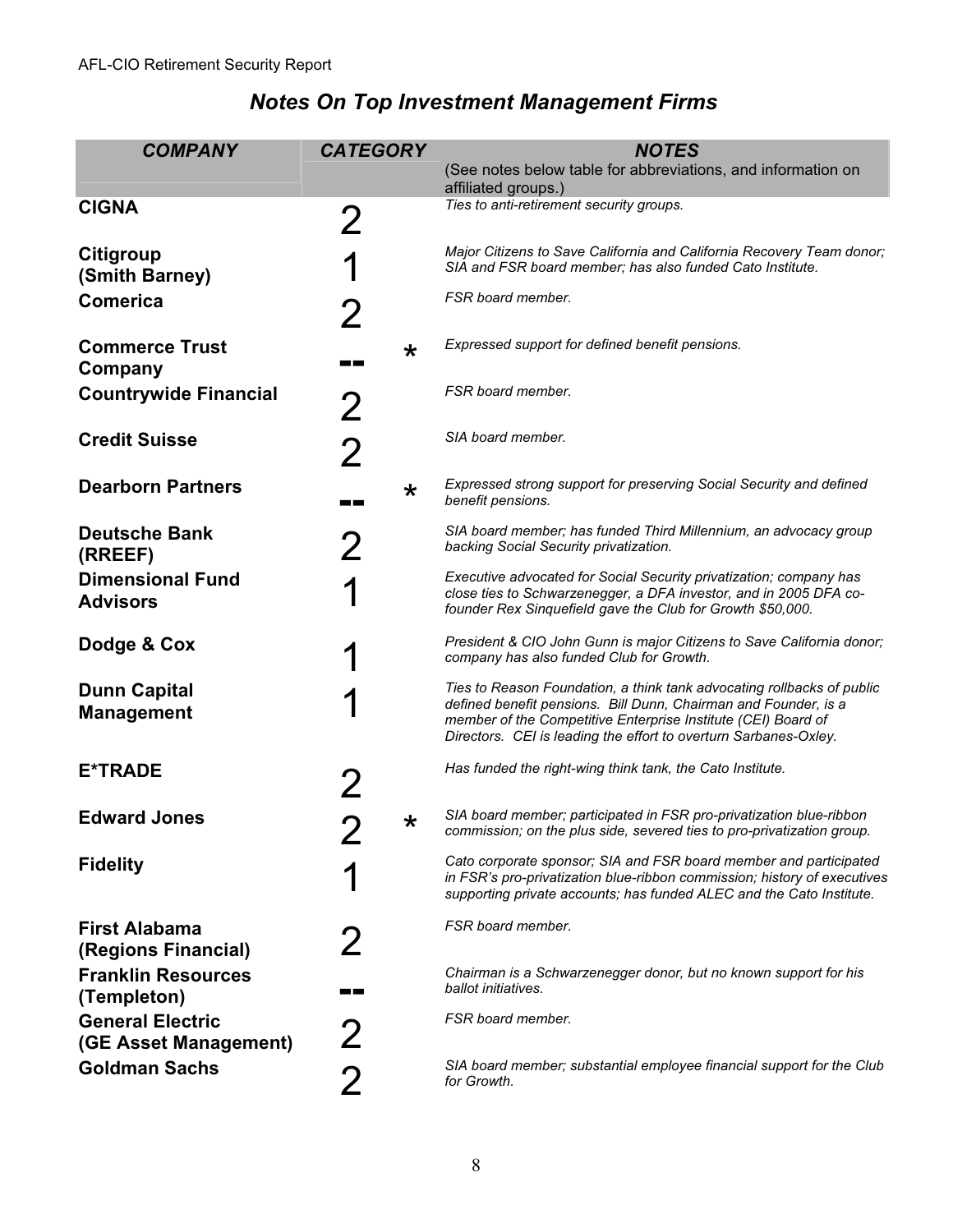| <b>COMPANY</b>                                          | <b>CATEGORY</b>                                                                                                           | <b>NOTES</b>                                                                                                                                                                              |
|---------------------------------------------------------|---------------------------------------------------------------------------------------------------------------------------|-------------------------------------------------------------------------------------------------------------------------------------------------------------------------------------------|
|                                                         |                                                                                                                           | (See notes below table for abbreviations, and information on<br>affiliated groups.)                                                                                                       |
| <b>Hamilton Lane Advisors</b>                           | $\star$                                                                                                                   | Expressed support for Social Security and defined benefit pensions.                                                                                                                       |
| <b>HGK Asset Management</b>                             | $\star$<br>a kacamatan ing Kabupatèn Kabupatèn Kabupatèn Kabupatèn Kabupatèn Kabupatèn Kabupatèn Kabupatèn Kabupatèn Kabu | Expressed strong support for preserving Social Security and defined<br>benefit pensions.                                                                                                  |
| <b>ING</b>                                              | 2                                                                                                                         | Participated in FSR pro-privatization blue-ribbon commission.                                                                                                                             |
| Jefferies & Co.<br>(Broadview Intl)                     | 2                                                                                                                         | Ties to the Reason Foundation, a think tank advocating rollbacks to<br>public defined benefit pensions.                                                                                   |
| <b>JP Morgan Chase</b>                                  |                                                                                                                           | Cato sponsor; SIA and FSR board member; has funded the American<br>Enterprise Institute, the Cato Institute, the Manhattan Institute and<br>ALEC.                                         |
| <b>KeyCorp</b><br>(Victory Capital Mgmt)                | 2                                                                                                                         | FSR and ABA board member.                                                                                                                                                                 |
| <b>LCOR</b>                                             | $\overline{2}$                                                                                                            | Ties to the Reason Foundation, a think tank advocating rollbacks in<br>public defined benefit pensions.                                                                                   |
| <b>Legg Mason</b><br>(Western Asset Mgmt)               | $\overline{2}$                                                                                                            | SIA board member.                                                                                                                                                                         |
| <b>Lehman Brothers</b>                                  | $\overline{2}$                                                                                                            | SIA board member.                                                                                                                                                                         |
| <b>M&amp;T Bank Corporation</b>                         | $\overline{2}$                                                                                                            | FSR board member.                                                                                                                                                                         |
| <b>Marsh &amp; McLennan</b><br>(Mercer)                 |                                                                                                                           | Helped draft Alaska bill to convert defined benefit plan to defined<br>contribution plan and has attacked defined benefit pensions<br>and workers trustees in the U.K., Canada and India. |
| <b>MassMutual</b>                                       | 2                                                                                                                         | FSR board member and participated in its pro-privatization blue-ribbon<br>commission.                                                                                                     |
| <b>Mellon (Boston Co,</b><br><b>Standish M, Pareto)</b> |                                                                                                                           | FSR board member and participated in its pro-privatization blue-ribbon<br>commission.                                                                                                     |
| <b>Merrill Lynch</b>                                    | $\star$                                                                                                                   | SIA and FSR board member; ties to anti-retirement security groups and<br>donor to the Heritage Foundation (\$10,000 in '04); report showed<br>strengths of defined benefit pensions.      |
| <b>MetLife</b>                                          | $\boldsymbol{Z}$                                                                                                          | Participated in FSR pro-privatization blue-ribbon commission; has<br>funded Citizens for a Sound Economy, a group advocating Social<br>Security privatization.                            |
| <b>MFS Investment</b><br><b>Management</b>              | $\boldsymbol{Z}$                                                                                                          | Chairman advocates Social Security benefit cuts and only recently<br>dropped support for private accounts.                                                                                |
| <b>Missouri Valley Partners</b>                         | $\star$                                                                                                                   | Expressed support for defined benefit pensions.                                                                                                                                           |
| <b>Morgan Stanley</b>                                   | 2                                                                                                                         | SIA board member; has funded the Manhattan Institute.                                                                                                                                     |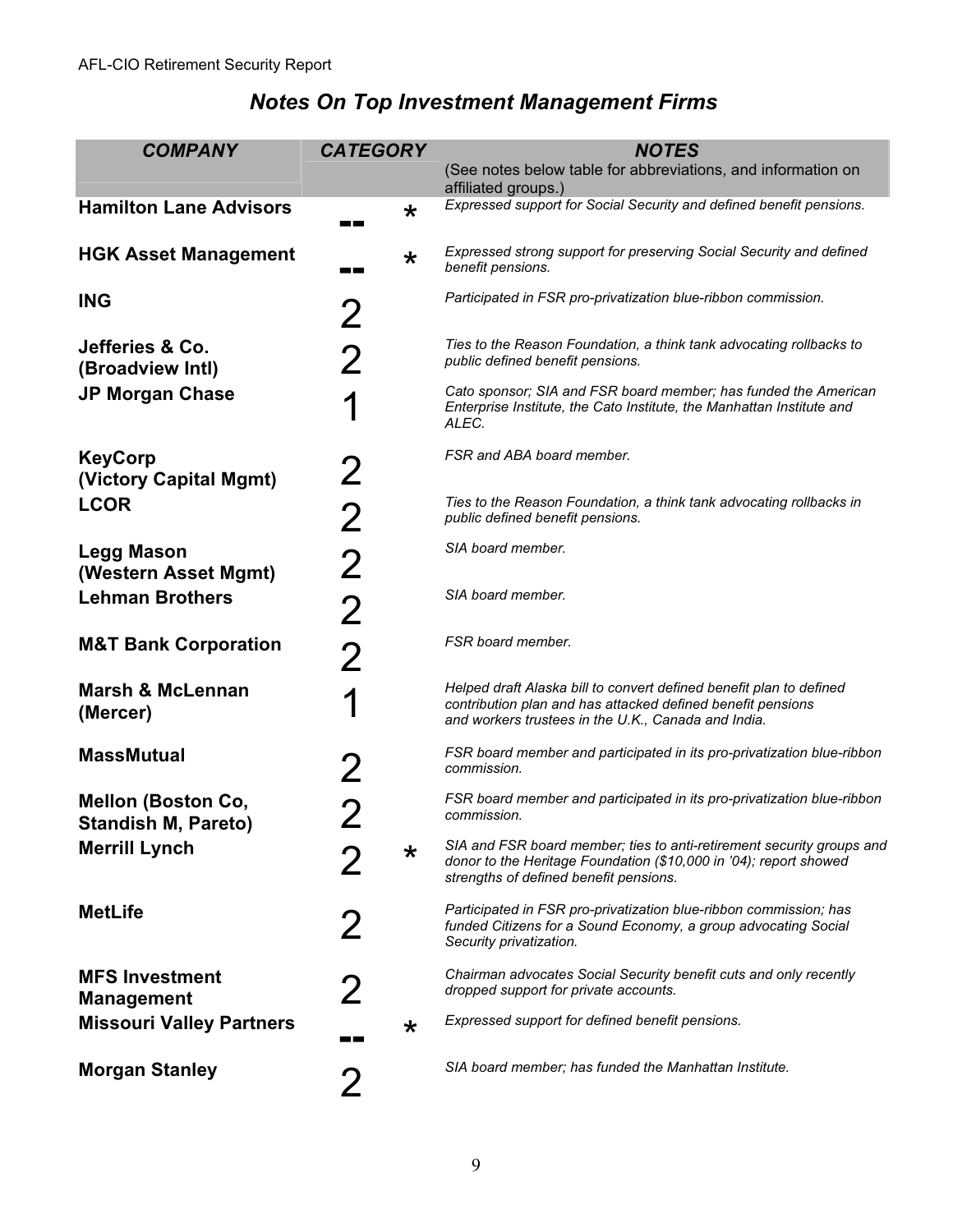| <b>COMPANY</b>                                    | <b>CATEGORY</b>       | <b>NOTES</b>                                                                                                                                                                                                                                        |
|---------------------------------------------------|-----------------------|-----------------------------------------------------------------------------------------------------------------------------------------------------------------------------------------------------------------------------------------------------|
|                                                   |                       | (See notes below table for abbreviations, and information on<br>affiliated groups.)                                                                                                                                                                 |
| <b>National Investment</b><br><b>Services</b>     | $\star$<br>a sa sa    | Expressed strong support for preserving Social Security and defined<br>benefit pensions.                                                                                                                                                            |
| <b>Nationwide</b><br>(Gartmore Group)             | 2                     | Participated in FSR pro-privatization blue-ribbon commission.                                                                                                                                                                                       |
| <b>Northern Trust</b>                             | 2                     | FSR board member.                                                                                                                                                                                                                                   |
| <b>Oaktree Capital</b><br><b>Management</b>       | - 1 - 1 - 1           | Executive is a Schwarzenegger donor, but no known support for ballot<br><i>initiatives.</i>                                                                                                                                                         |
| <b>Patterson Capital</b><br>Corporation           | $\star$<br>m m        | Expressed support for preserving Social Security and defined benefit<br>pensions.                                                                                                                                                                   |
| <b>PNC</b><br>(BlackRock)                         | 2                     | FSR board member.                                                                                                                                                                                                                                   |
| <b>Prudential Financial</b><br>(Quant Mgmt Assoc) | 2                     | FSR board member and participated in its pro-privatization blue-ribbon<br>commission; has funded the Cato Institute.                                                                                                                                |
| <b>Raymond James</b>                              |                       | SIA and FSR board member; recruited audience members for Bush<br>Social Security event.                                                                                                                                                             |
| <b>RBC Dain Rauscher</b>                          | 2                     | SIA board member.                                                                                                                                                                                                                                   |
| <b>Robert W. Baird</b>                            | 2                     | SIA board member.                                                                                                                                                                                                                                   |
| <b>Sentinel Real Estate</b>                       | $\star$<br>a provinci | Expressed support for defined benefit pensions.                                                                                                                                                                                                     |
| <b>St. Paul Travelers</b>                         | 2                     | Citizens to Save California donor.                                                                                                                                                                                                                  |
| <b>State Farm</b>                                 | 2                     | FSR board member and participated in its pro-privatization blue-ribbon<br>commission; has funded ALEC.                                                                                                                                              |
| <b>State Street Global</b><br><b>Advisors</b>     | $\star$               | In 2002, agreed to disband pro-privatization group and adopted a<br>position against private accounts.                                                                                                                                              |
| <b>SunTrust</b>                                   | $\star$               | Company's Governance Committee approved a resolution that calls for<br>no "monetary contributions with their corporate funds to organizations<br>whose sole or primary objective is supporting the potential privatization<br>of Social Security."  |
| <b>T. Rowe Price</b>                              | a di Ba               | Insufficiently transparent on retirement security issues, but no known<br>ties to anti-retirement security groups.                                                                                                                                  |
| <b>Trust Company of the</b><br>West               | $\star$               | TCW's "Perspective on Retirement Security" policy statement indicates<br>that "TCW is committed to the preservation of the defined benefit<br>system and the company will not support public policy efforts to<br>undermine defined benefit plans." |
| <b>UBS</b>                                        | $\boldsymbol{2}$      | SIA and FSR board member; ties to an anti-retirement security group;<br>vice chair endorsed private accounts; have funded the Manhattan<br>Institute.                                                                                               |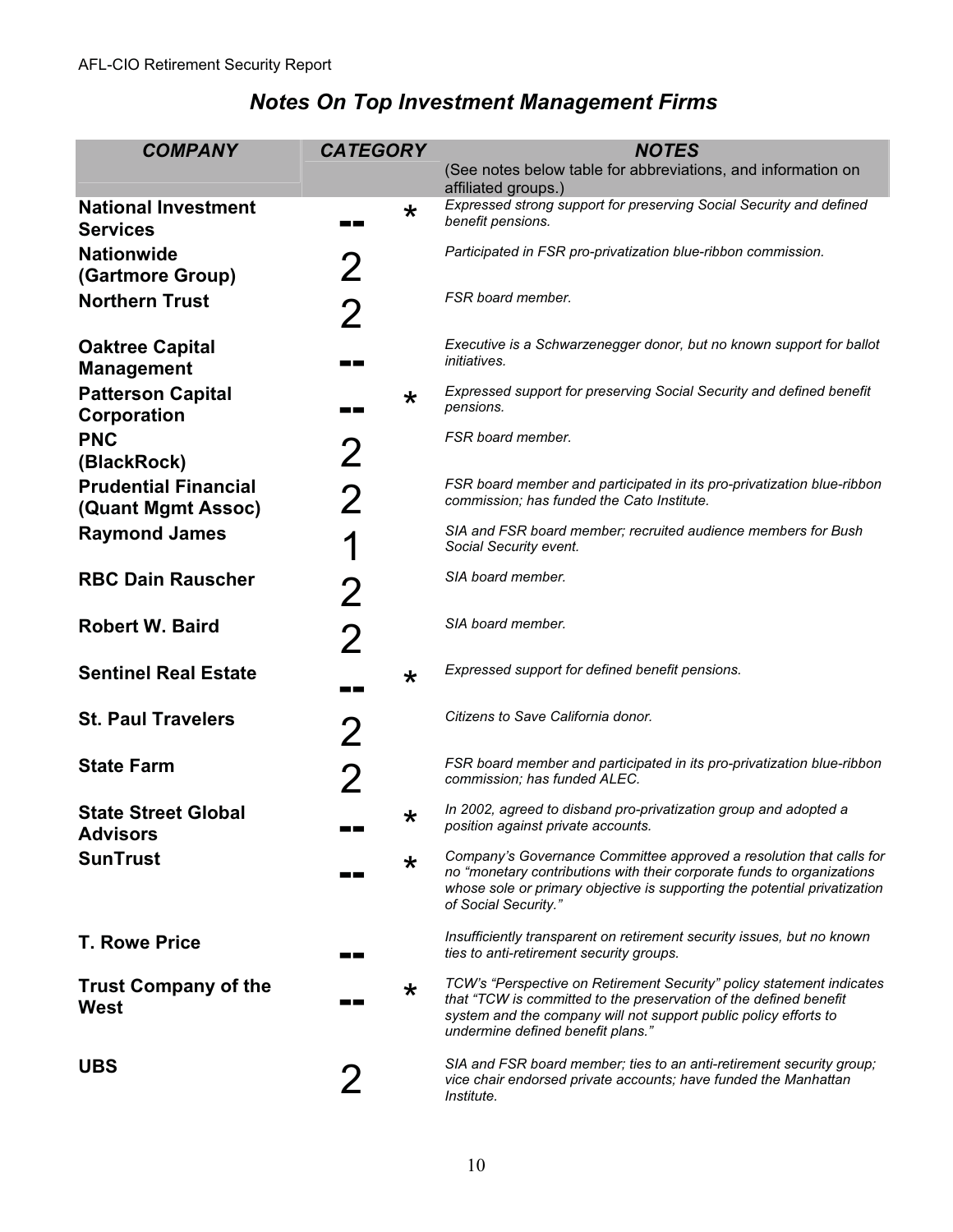| <b>COMPANY</b>                                                  | <b>CATEGORY</b>                                | <b>NOTES</b>                                                                                                                                                                                                              |
|-----------------------------------------------------------------|------------------------------------------------|---------------------------------------------------------------------------------------------------------------------------------------------------------------------------------------------------------------------------|
|                                                                 |                                                | (See notes below table for abbreviations, and information on<br>affiliated groups.)                                                                                                                                       |
| <b>USAA</b>                                                     |                                                | Schwarzenegger initiative donor; Cato corporate sponsor.                                                                                                                                                                  |
| <b>US Bancorp</b>                                               |                                                | FSR board member.                                                                                                                                                                                                         |
| Wachovia<br>(Evergreen)                                         |                                                | Belongs to pro-privatization lobby; executive voiced support for private<br>accounts; SIA and FSR board member and participated in FSR blue-<br>ribbon commission; ABA chair; has funded Citizens for a Sound<br>Economy. |
| <b>Waddell &amp; Reed</b>                                       | $\star$<br>a kacamatan ing Kabupatèn Kabupatèn | Waddell severed its ties to a pro-privatization lobby group and<br>specifically said it was not giving to the other privatization groups.                                                                                 |
| <b>Wells Fargo (Wells Cap</b><br><b>Mgmt, Strong Financial)</b> | $\boldsymbol{\mathcal{V}}$                     | SIA and FSR board member; has funded Club for Growth, right-wing<br>group which supports Social Security privatization.                                                                                                   |
| <b>Wood Asset</b><br><b>Management</b>                          | $\star$                                        | Expressed strong support for preserving Social Security and defined<br>benefit pensions.                                                                                                                                  |
| <b>Zurich Financial</b><br>(Farmers Group)                      |                                                | Ties to the Reason Foundation, a think tank advocating rollbacks in<br>public defined benefit pensions.                                                                                                                   |